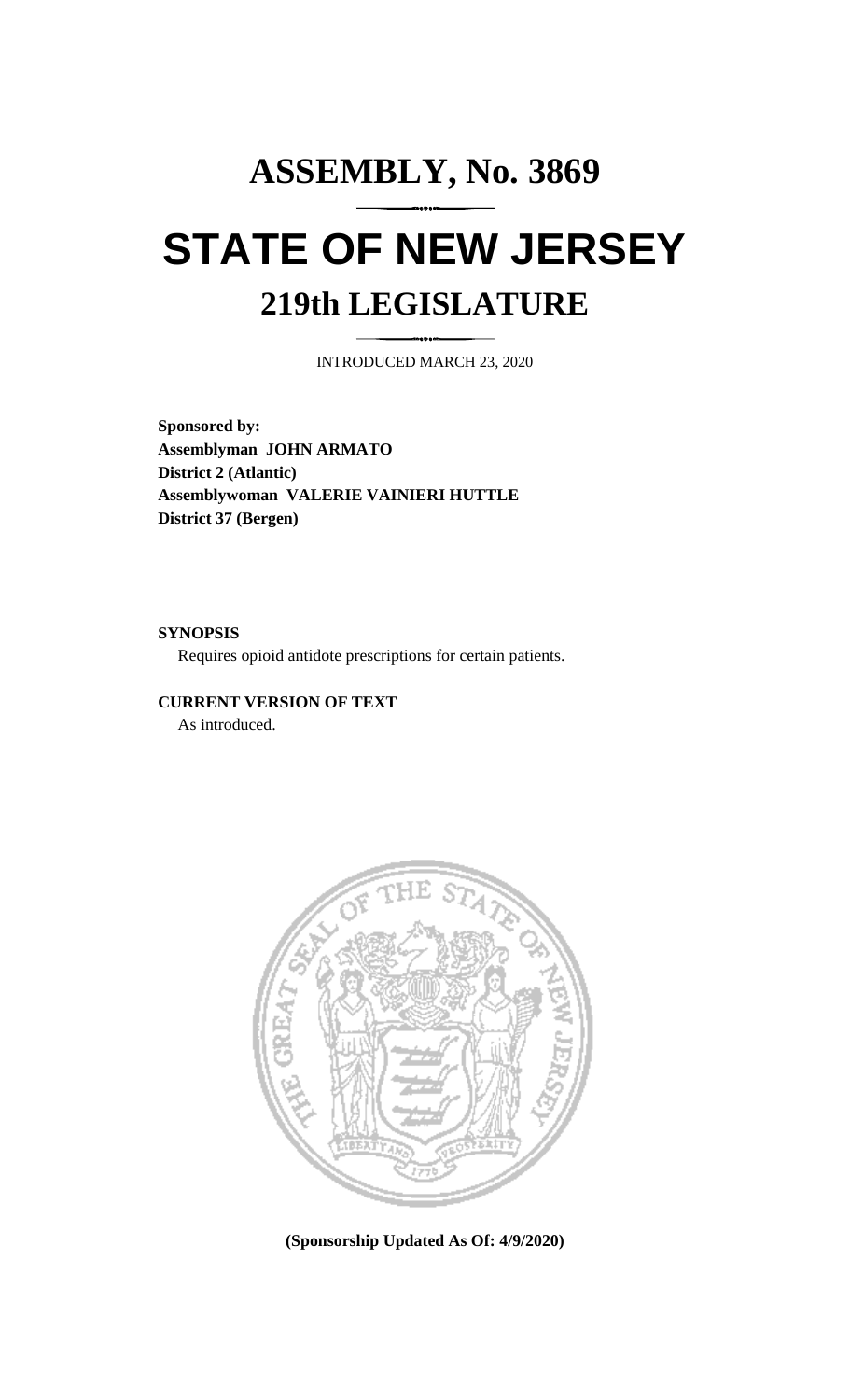| I |
|---|
|   |

 **AN ACT** concerning opioids and amending P.L.2017, c.28. **BE IT ENACTED** *by the Senate and General Assembly of the State of New Jersey:* 1. Section 11 of P.L.2017, c.28 (C.24:21-15.2) is amended to read as follows: 11. a. A practitioner shall not issue an initial prescription for an opioid drug which is a prescription drug as defined in section 2 of P.L.2003, c.280 (C.45:14-41) in a quantity exceeding a five-day supply for treatment of acute pain. Any prescription for acute pain pursuant to this subsection shall be for the lowest effective dose of immediate-release opioid drug. b. Prior to issuing an initial prescription of a Schedule II controlled dangerous substance or any other opioid drug which is a prescription drug as defined in section 2 of P.L.2003, c.280 (C.45:14-41) in a course of treatment for acute or chronic pain, a practitioner shall: (1) take and document the results of a thorough medical history, including the patient's experience with non-opioid medication and non-pharmacological pain management approaches and substance abuse history; (2) conduct, as appropriate, and document the results of a physical examination; (3) develop a treatment plan, with particular attention focused on determining the cause of the patient's pain; (4) access relevant prescription monitoring information under the Prescription Monitoring Program pursuant to section 8 of P.L.2015, c.74 (C.45:1-46.1); and (5) limit the supply of any opioid drug prescribed for acute pain to a duration of no more than five days as determined by the directed dosage and frequency of dosage. c. No less than four days after issuing the initial prescription pursuant to subsection a. of this subsection, the practitioner, after consultation with the patient, may issue a subsequent prescription for the drug to the patient in any quantity that complies with applicable State and federal laws, provided that: (1) the subsequent prescription would not be deemed an initial prescription under this section; (2) the practitioner determines the prescription is necessary and appropriate to the patient's treatment needs and documents the rationale for the issuance of the subsequent prescription; and (3) the practitioner determines that issuance of the subsequent prescription does not present an undue risk of abuse, addiction, or diversion and documents that determination.

**EXPLANATION – Matter enclosed in bold-faced brackets [thus] in the above bill is not enacted and is intended to be omitted in the law.**

**Matter underlined thus is new matter.**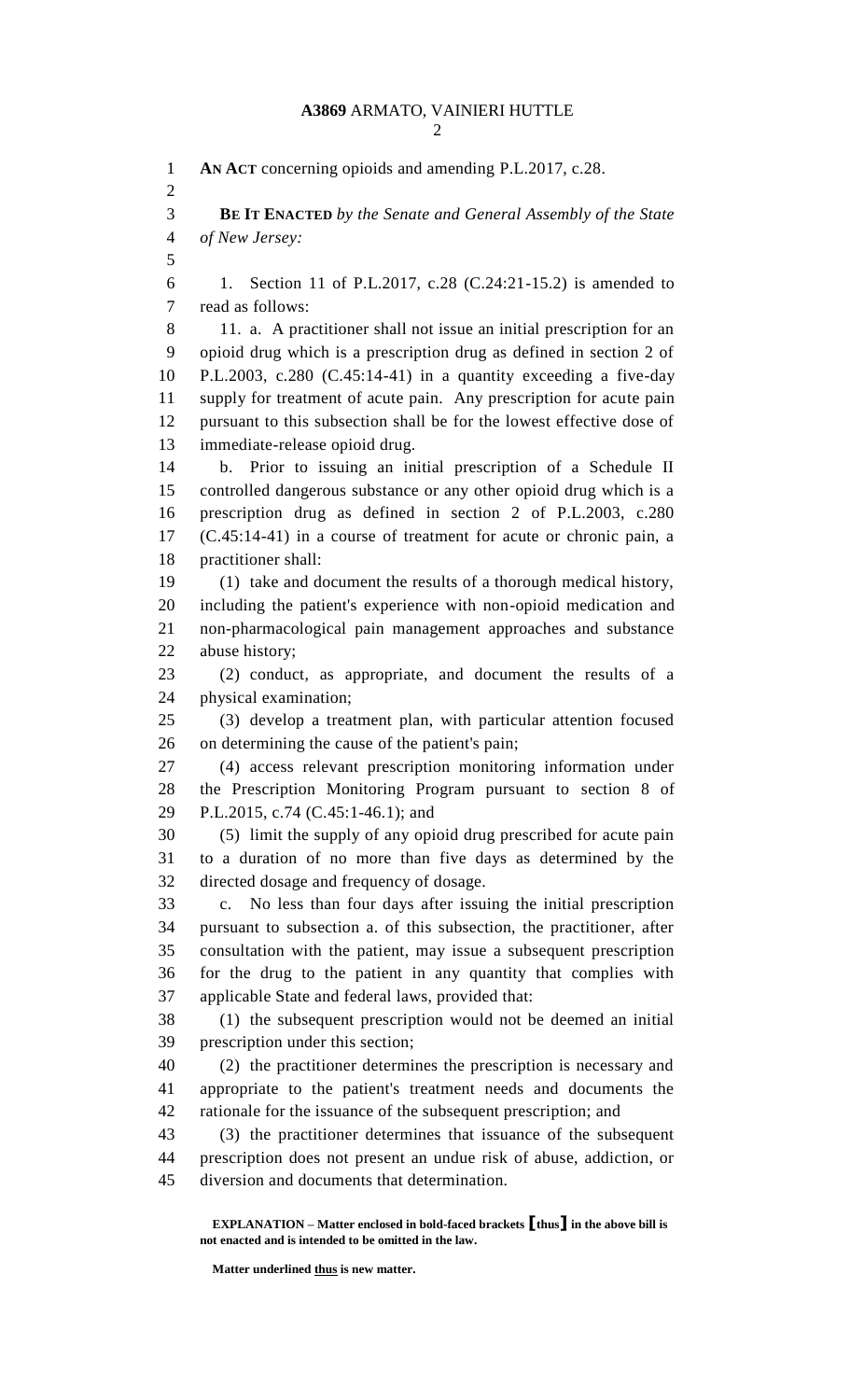## **A3869** ARMATO, VAINIERI HUTTLE

 d. Prior to issuing the initial prescription of a Schedule II controlled dangerous substance or any other opioid drug which is a prescription drug as defined in section 2 of P.L.2003, c.280 (C.45:14-41) in a course of treatment for acute pain and prior to issuing a prescription at the outset of a course of treatment for chronic pain, a practitioner shall discuss with the patient, or the patient's parent or guardian if the patient is under 18 years of age and is not an emancipated minor, the risks associated with the drugs being prescribed, including but not limited to:

 (1) the risks of addiction and overdose associated with opioid drugs and the dangers of taking opioid drugs with alcohol, benzodiazepines and other central nervous system depressants;

(2) the reasons why the prescription is necessary;

(3) alternative treatments that may be available; and

 (4) risks associated with the use of the drugs being prescribed, specifically that opioids are highly addictive, even when taken as prescribed, that there is a risk of developing a physical or psychological dependence on the controlled dangerous substance, and that the risks of taking more opioids than prescribed, or mixing sedatives, benzodiazepines or alcohol with opioids, can result in fatal respiratory depression.

 The practitioner shall include a note in the patient's medical record that the patient or the patient's parent or guardian, as applicable, has discussed with the practitioner the risks of developing a physical or psychological dependence on the controlled dangerous substance and alternative treatments that may be available. The Division of Consumer Affairs shall develop and make available to practitioners guidelines for the discussion required pursuant to this subsection.

 e. Prior to the commencement of an ongoing course of treatment for chronic pain with a Schedule II controlled dangerous substance or any opioid, the practitioner shall enter into a pain management agreement with the patient.

 f. When a Schedule II controlled dangerous substance or any other prescription opioid drug is continuously prescribed for three months or more for chronic pain, the practitioner shall:

 (1) review, at a minimum of every three months, the course of treatment, any new information about the etiology of the pain, and the patient's progress toward treatment objectives and document the results of that review;

 (2) assess the patient prior to every renewal to determine whether the patient is experiencing problems associated with physical and psychological dependence and document the results of that assessment;

 (3) periodically make reasonable efforts, unless clinically contraindicated, to either stop the use of the controlled substance, decrease the dosage, try other drugs or treatment modalities in an effort to reduce the potential for abuse or the development of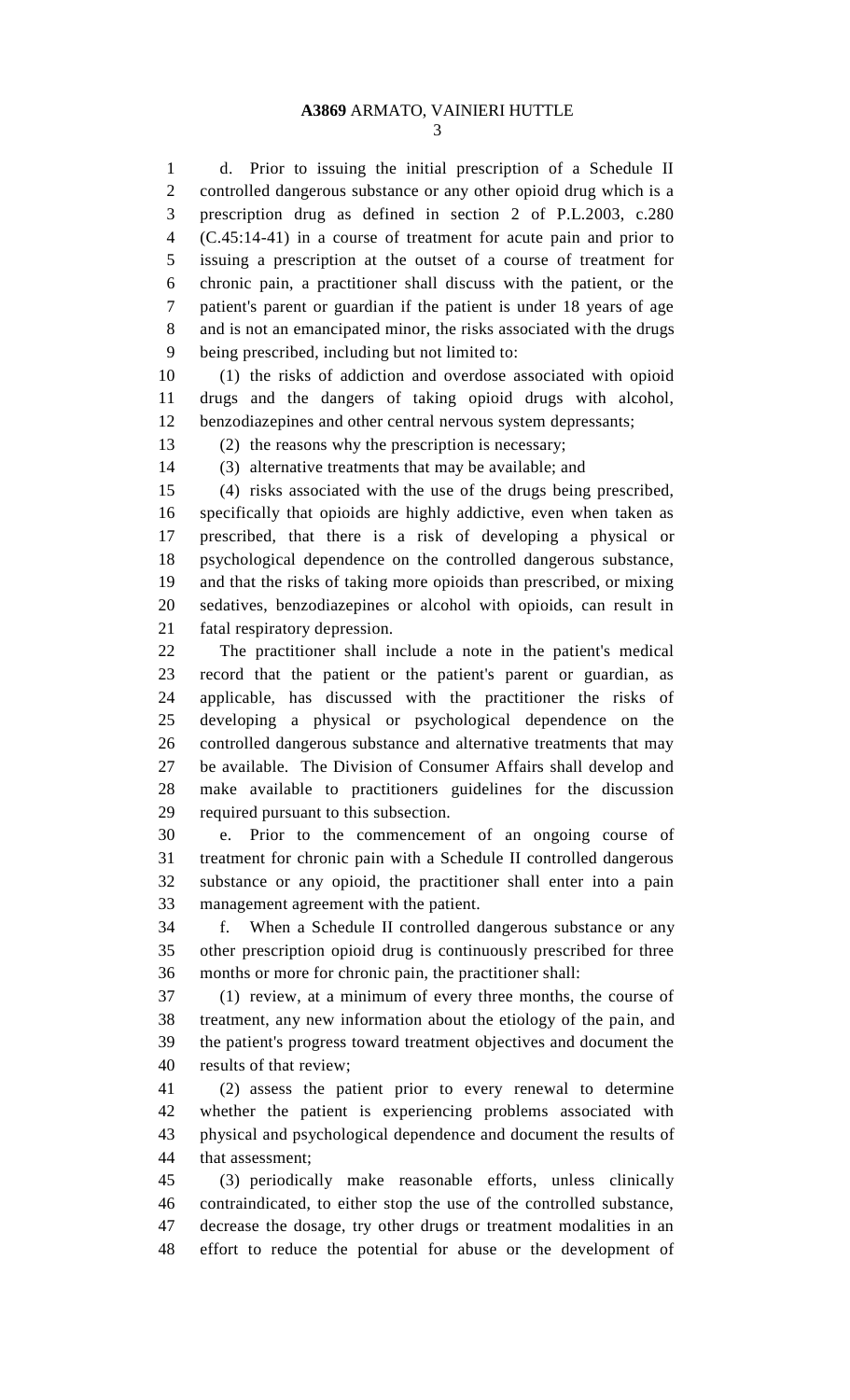physical or psychological dependence and document with specificity the efforts undertaken; (4) review the Prescription Drug Monitoring information in accordance with section 8 of P.L.2015, c.74 (C.45:1-46.1); and (5) monitor compliance with the pain management agreement and any recommendations that the patient seek a referral. g. A practitioner who prescribes an opioid drug which is a controlled dangerous substance to a patient who has a history of substance use disorder, whose daily opioid prescription is greater 10 than 50 morphine milligram equivalents, or who has a prescription for a benzodiazepine that is concurrent to the patient's opioid prescription shall, at the time the practitioner issues the prescription for the opioid drug, additionally issue the patient an annual 14 prescription for a product approved by the federal Food and Drug Administration for the reversal of an opioid overdose. **[**g.**]** h. As used in this section: "Acute pain" means pain, whether resulting from disease, accidental or intentional trauma, or other cause, that the practitioner reasonably expects to last only a short period of time. "Acute pain" does not include chronic pain, pain being treated as part of cancer care, hospice or other end of life care, or pain being treated as part of palliative care. "Chronic pain" means pain that persists or recurs for more than three months. "Initial prescription" means a prescription issued to a patient who: (1) has never previously been issued a prescription for the drug or its pharmaceutical equivalent; or (2) was previously issued a prescription for, or used or was administered the drug or its pharmaceutical equivalent, but the date on which the current prescription is being issued is more than one year after the date the patient last used or was administered the drug or its equivalent. When determining whether a patient was previously issued a prescription for, or used or was administered a drug or its pharmaceutical equivalent, the practitioner shall consult with the patient and review the patient's medical record and prescription monitoring information. "Pain management agreement" means a written contract or agreement that is executed between a practitioner and a patient, prior to the commencement of treatment for chronic pain using a Schedule II controlled dangerous substance or any other opioid drug which is a prescription drug as defined in section 2 of P.L.2003, c.280 (C.45:14-41), as a means to: (1) prevent the possible development of physical or psychological dependence in the patient; (2) document the understanding of both the practitioner and the

patient regarding the patient's pain management plan;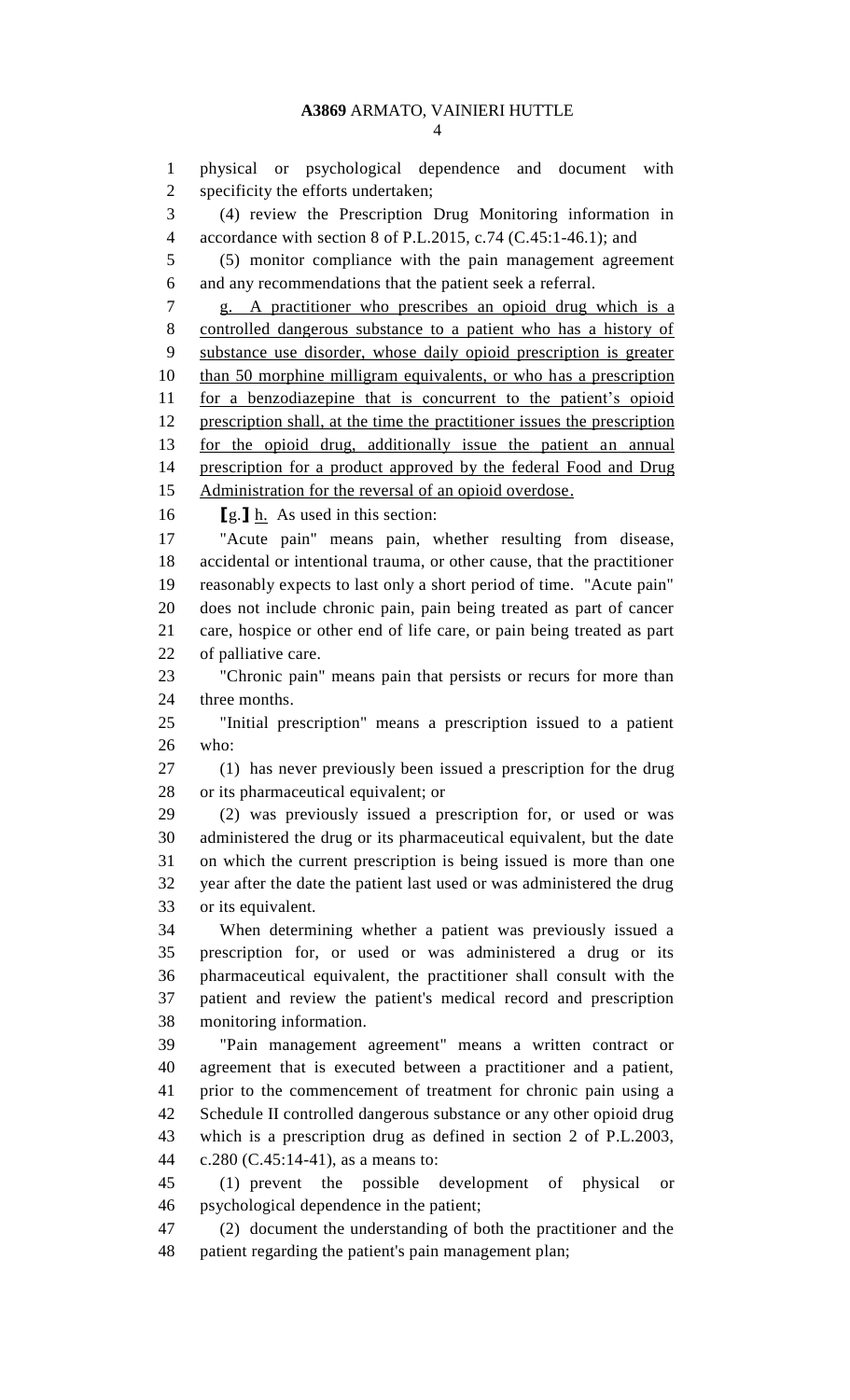### **A3869** ARMATO, VAINIERI HUTTLE

 (3) establish the patient's rights in association with treatment, and the patient's obligations in relation to the responsible use, discontinuation of use, and storage of Schedule II controlled dangerous substances, including any restrictions on the refill of prescriptions or the acceptance of Schedule II prescriptions from practitioners;

 (4) identify the specific medications and other modes of treatment, including physical therapy or exercise, relaxation, or psychological counseling, that are included as a part of the pain management plan;

 (5) specify the measures the practitioner may employ to monitor the patient's compliance, including but not limited to random specimen screens and pill counts; and

 (6) delineate the process for terminating the agreement, including the consequences if the practitioner has reason to believe that the patient is not complying with the terms of the agreement.

 "Practitioner" means a medical doctor, doctor of osteopathy, dentist, optometrist, podiatrist, physician assistant, certified nurse midwife, or advanced practice nurse, acting within the scope of practice of their professional license pursuant to Title 45 of the Revised Statutes.

**[b.]** i. This section shall not apply to a prescription for a patient who is currently in active treatment for cancer, receiving hospice care from a licensed hospice or palliative care, or is a resident of a long term care facility, or to any medications that are being prescribed for use in the treatment of substance abuse or opioid dependence.

 **[**i.**]** j. Every policy, contract or plan delivered, issued, executed or renewed in this State, or approved for issuance or renewal in this State by the Commissioner of Banking and Insurance, and every contract purchased by the School Employees' Health Benefits Commission or State Health Benefits Commission, on or after the effective date of this act, that provides coverage for prescription drugs subject to a co-payment, coinsurance or deductible shall charge a co-payment, coinsurance or deductible for an initial prescription of an opioid drug prescribed pursuant to this section that is either:

 (1) proportional between the cost sharing for a 30-day supply and the amount of drugs the patient was prescribed; or

 (2) equivalent to the cost sharing for a full 30-day supply of the opioid drug, provided that no additional cost sharing may be charged for any additional prescriptions for the remainder of the 30- day supply.

- (cf: P.L.2017, c.341, s.1)
- 

2. This act shall take effect immediately.